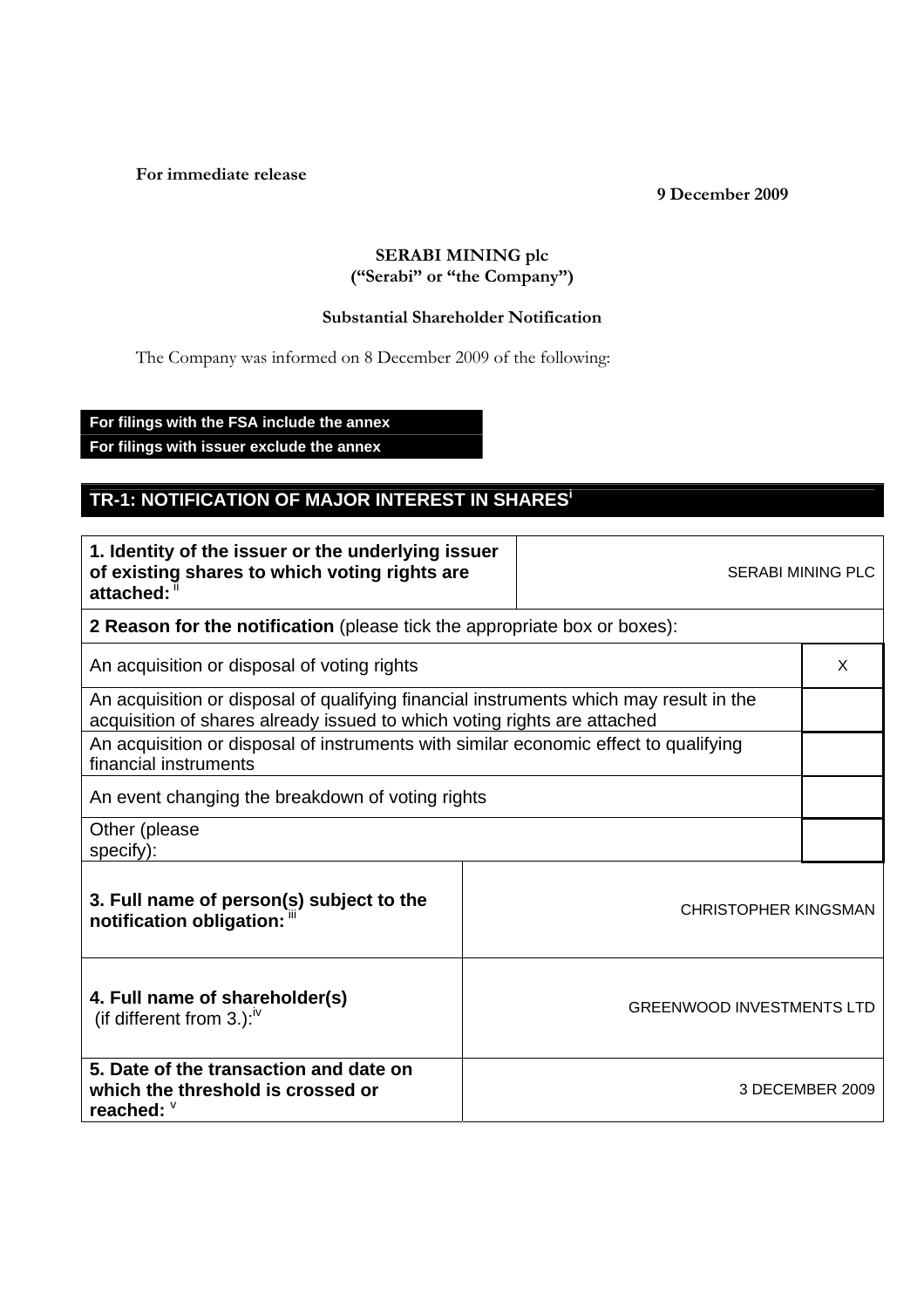| 6. Date on which issuer notified:                          | 8 DECEMBER 2009   |
|------------------------------------------------------------|-------------------|
| 7. Threshold(s) that is/are crossed or<br>reached: VI, VII | Previously 28.85% |

| 8. Notified details:                         |                                                               |                         |                            |                                   |                                                      |                                 |          |
|----------------------------------------------|---------------------------------------------------------------|-------------------------|----------------------------|-----------------------------------|------------------------------------------------------|---------------------------------|----------|
| A: Voting rights attached to shares Vill, ix |                                                               |                         |                            |                                   |                                                      |                                 |          |
| Class/type of<br>shares                      | <b>Situation previous</b><br>to the triggering<br>transaction |                         |                            |                                   | Resulting situation after the triggering transaction |                                 |          |
| if possible using<br>the ISIN CODE           | <b>Number</b><br><b>Number</b><br>οf<br>οf                    |                         | <b>Number</b><br>of shares | <b>Number of voting</b><br>rights |                                                      | % of voting rights <sup>x</sup> |          |
|                                              | <b>Shares</b>                                                 | Voting<br><b>Rights</b> | <b>Direct</b>              | Direct <sup>xi</sup>              | Indirect <sup>xii</sup>                              | <b>Direct</b>                   | Indirect |
| GB00B074J639                                 | 85.434.000                                                    | 85.434.000              |                            |                                   | 90.000.000                                           |                                 | 27.46%   |

| <b>B: Qualifying Financial Instruments</b>           |                                           |                                           |                                                                                                           |                       |
|------------------------------------------------------|-------------------------------------------|-------------------------------------------|-----------------------------------------------------------------------------------------------------------|-----------------------|
| Resulting situation after the triggering transaction |                                           |                                           |                                                                                                           |                       |
| <b>Type of financial</b><br>instrument               | <b>Expiration</b><br>date <sup>xiii</sup> | Exercise/<br><b>Conversion Period Xiv</b> | <b>Number of voting</b><br>rights that may be<br>acquired if the<br>instrument is<br>exercised/converted. | % of voting<br>rights |
| N/A                                                  |                                           |                                           |                                                                                                           |                       |

| C: Financial Instruments with similar economic effect to Qualifying Financial Instruments<br>XV, XVI |                          |                               |                                                |                                                 |                                      |              |
|------------------------------------------------------------------------------------------------------|--------------------------|-------------------------------|------------------------------------------------|-------------------------------------------------|--------------------------------------|--------------|
| Resulting situation after the triggering transaction                                                 |                          |                               |                                                |                                                 |                                      |              |
| <b>Type of financial</b><br>instrument                                                               | <b>Exercise</b><br>price | <b>Expiration</b><br>$date^x$ | Exercise/<br><b>Conversion</b><br>period XVIII | Number of voting rights<br>instrument refers to | % of voting rights XIX,<br><b>XX</b> |              |
| N/A                                                                                                  |                          |                               |                                                |                                                 | <b>Nominal</b>                       | <b>Delta</b> |
|                                                                                                      |                          |                               |                                                |                                                 |                                      |              |

**Total (A+B+C)**